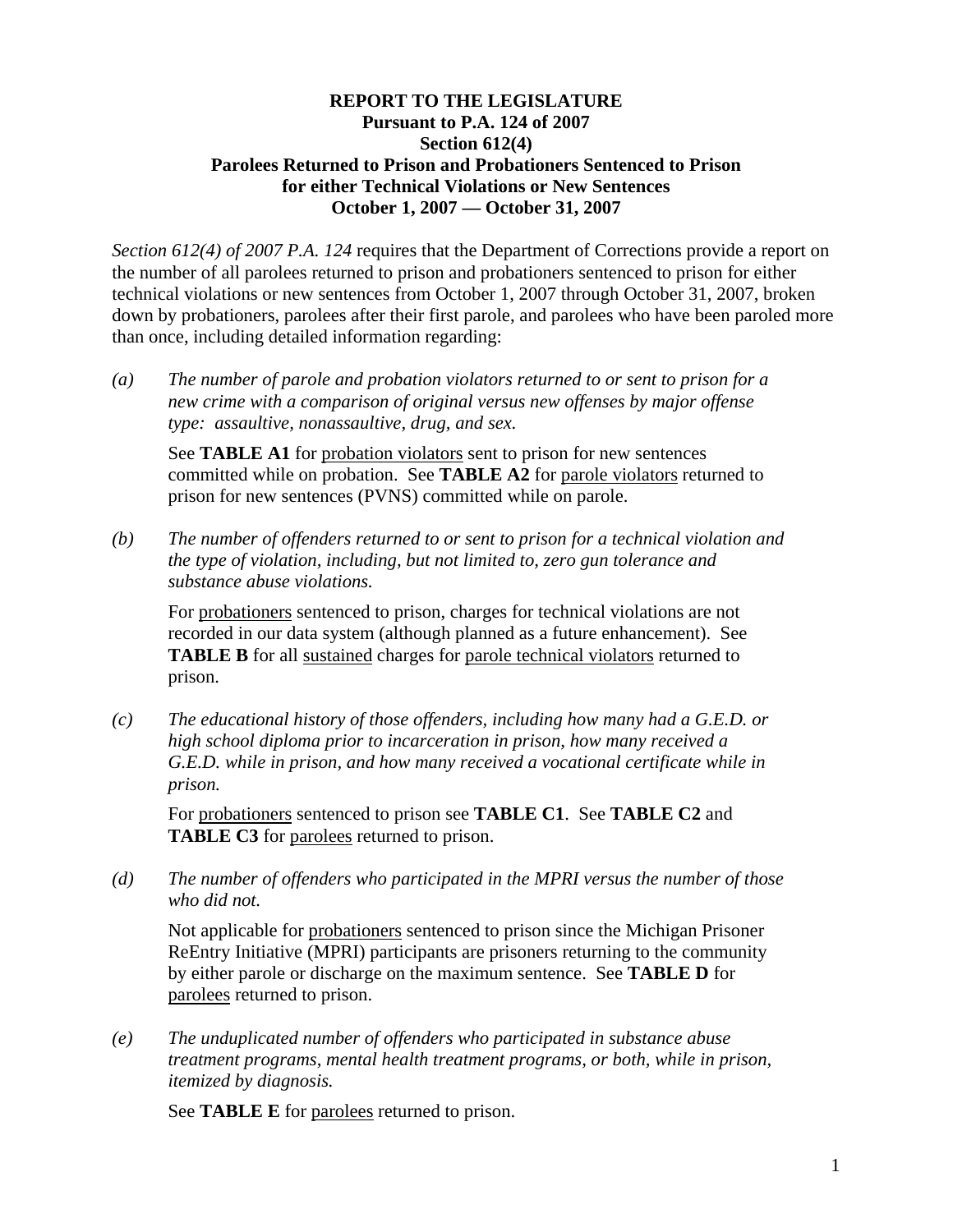# **SUMMARY TABLE**

# **A. Probationers Committed to Prison by Commitment Type**

# **October 1, 2007 - October 31, 2007**

| <b>Commitment Type</b>                                                        | N          |
|-------------------------------------------------------------------------------|------------|
| <b>Probation Violator Technical</b><br><b>Probation Violator New Sentence</b> | 117<br>179 |
| Total                                                                         | 296        |

# **B. Parole Violators Returned to Prison by Return Type**

| <b>Return Type</b>                                                      | <b>First Parole</b> | Reparoles | ' otal     |
|-------------------------------------------------------------------------|---------------------|-----------|------------|
| <b>Parole Violator Technical</b><br><b>Parole Violator New Sentence</b> | 119<br>143          | 45<br>49  | 164<br>192 |
| Гоtal                                                                   | 262                 | 94        | 356        |

# **October 1, 2007 - October 31, 2007**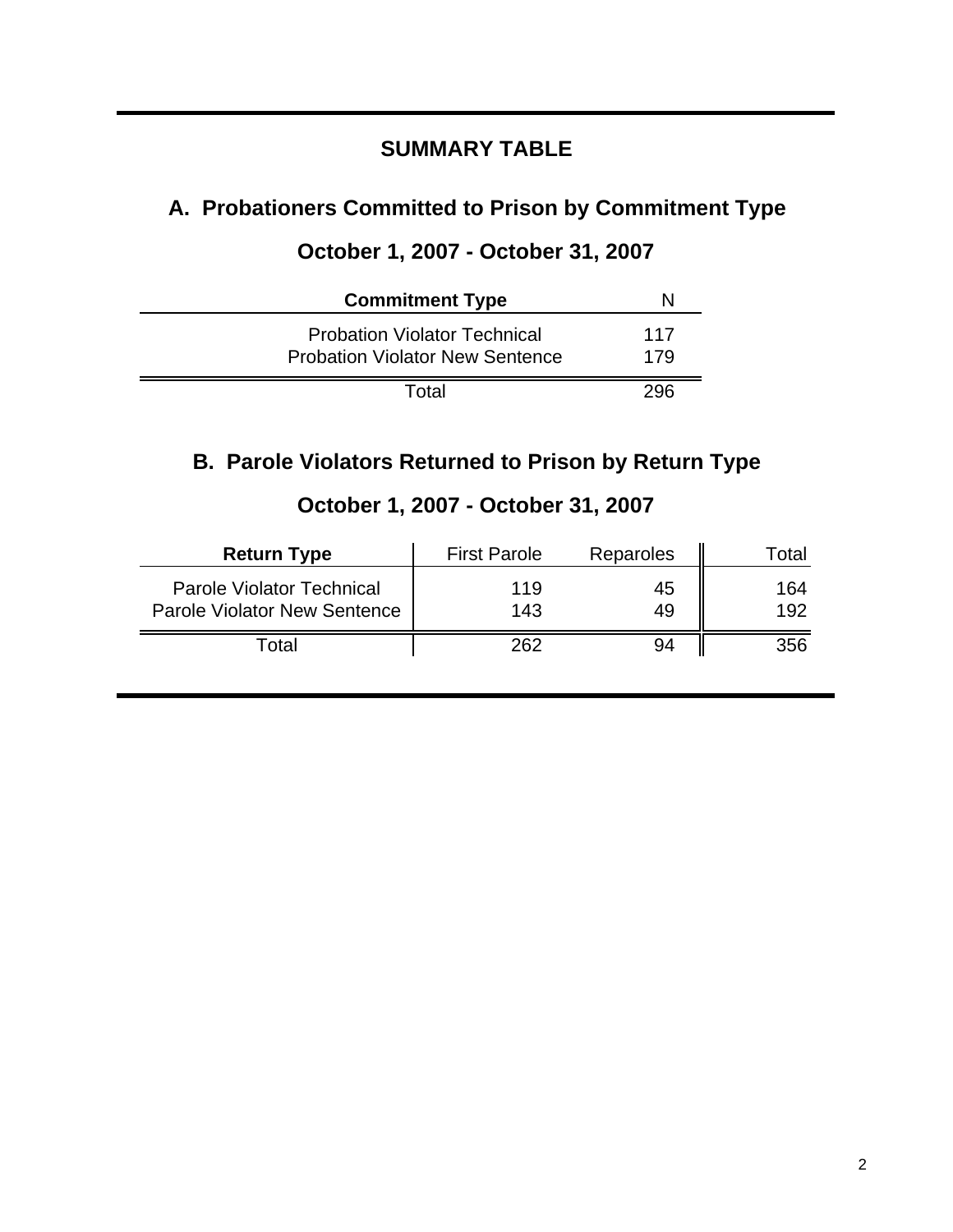## **TABLE A1: Probation Violators Sent to Prison For New Sentences Committed while on Probation By Original Crime versus New Crime:**

|                            | <b>New Crime on Probation</b> |                |    |                    |       |
|----------------------------|-------------------------------|----------------|----|--------------------|-------|
| <b>Original Probation</b>  |                               | Other          |    | Other              |       |
| <b>Crime</b>               |                               | CSC Assaultive |    | Drug Nonassaultive | Total |
| <b>CSC</b>                 |                               |                |    |                    | ⌒     |
| <b>Other Assaultive</b>    | 3                             | 21             | 5  | 12                 |       |
| Drug                       |                               | 10             | 16 | 20                 |       |
| <b>Other Nonassaultive</b> |                               | 29             |    | 52                 | 85    |
| Not Reported*              |                               |                |    | 3                  |       |
| Total                      | Ⴌ                             | 62             | 24 | 87                 | 179   |

## **October 1, 2007 - October 31, 2007**

Note: Probation technical violators sent to prison may have pending charges for offenses committed while on probation, but the above table includes only probation violators committed with a new sentence.

\* Most commonly due to out of state probation cases where the original probation offense is not recorded.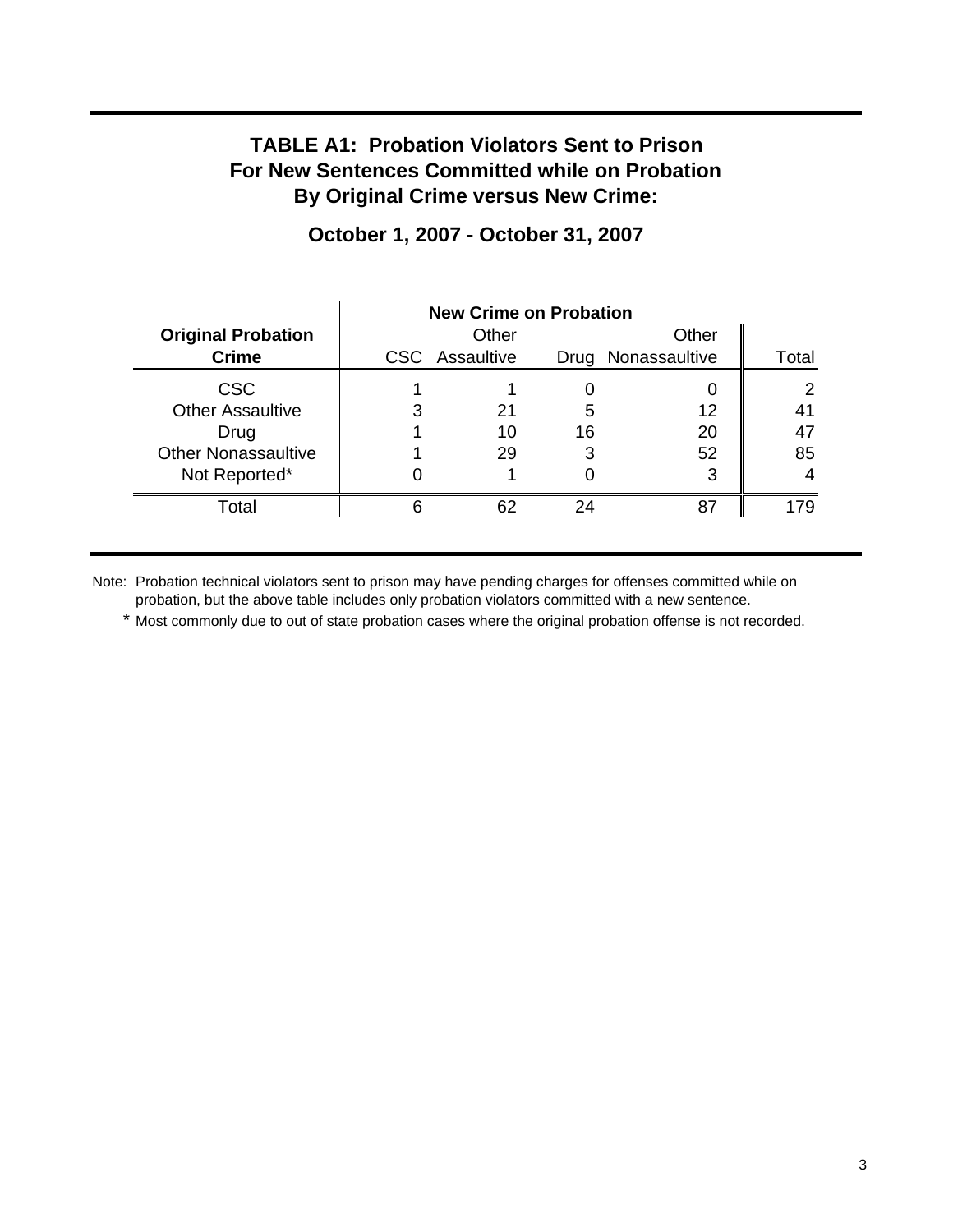# **TABLE A2: Parole Violator New Sentence (PVNS) Intake First Parole versus Reparole By Original Crime versus New Crime:**

**October 1, 2007 - October 31, 2007**

## **PVNS - First Parole from Current Prison Term**

| <b>Original Crime</b>      | <b>New Crime on Parole</b> |                       |    |                    |                |
|----------------------------|----------------------------|-----------------------|----|--------------------|----------------|
| from which                 |                            | Other                 |    | Other              |                |
| <b>Paroled</b>             |                            | <b>CSC</b> Assaultive |    | Drug Nonassaultive | Total          |
| <b>CSC</b>                 |                            |                       |    |                    | $\overline{2}$ |
| <b>Other Assaultive</b>    |                            | 16                    |    | 22                 | 46             |
| Drug                       |                            |                       | 10 | 10                 | 24             |
| <b>Other Nonassaultive</b> |                            | 15                    |    | 47                 |                |
| Total                      | 3                          | 35                    | 25 |                    | 143            |

# **PVNS - Reparole from Current Prison Term**

| <b>Original Crime</b>      | <b>New Crime on Parole</b> |                       |  |                    |                |
|----------------------------|----------------------------|-----------------------|--|--------------------|----------------|
| from which                 |                            | Other                 |  | Other              |                |
| <b>Paroled</b>             |                            | <b>CSC</b> Assaultive |  | Drug Nonassaultive | Total          |
| <b>CSC</b>                 |                            |                       |  |                    | $\overline{2}$ |
| <b>Other Assaultive</b>    |                            |                       |  | 10                 | 18             |
| Drug                       |                            |                       |  |                    |                |
| <b>Other Nonassaultive</b> |                            | 10                    |  | 11                 | 25             |
| Total                      |                            | 18                    |  | 22                 | 49             |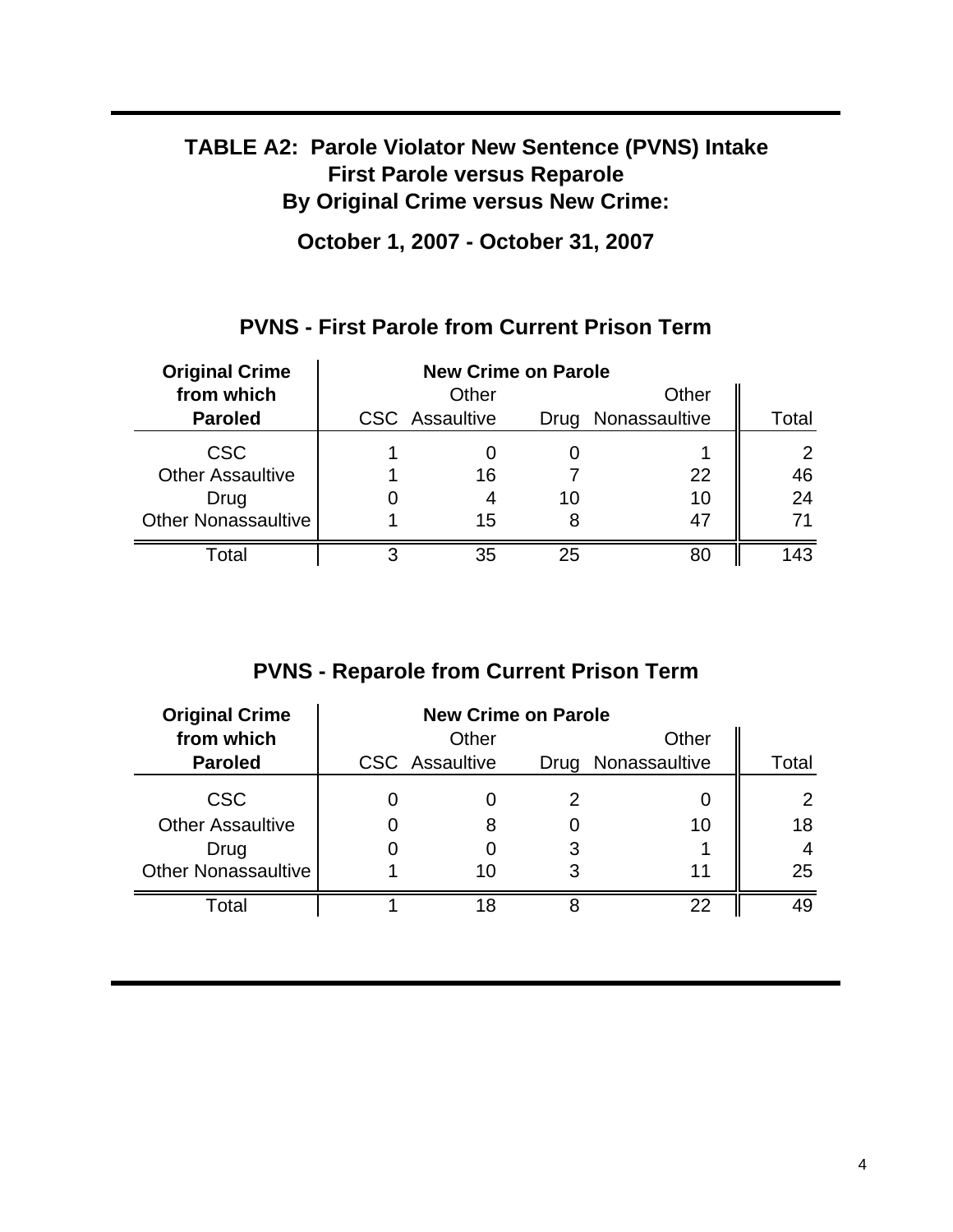### **TABLE B: All Sustained Charges for Parole Violator Technical Returns to Prison\***

## **First Parole from Current Prison Term**

### **October 1, 2007 - October 31, 2007**

| Charges*                                                          | N              |
|-------------------------------------------------------------------|----------------|
| 01 Contact agent no later than first business day after release   | 65             |
| 02 Must not change residence                                      | 15             |
| 03 Must not leave state                                           | 12             |
| 04 Not engage in any behavior that constitutes a violation        | 200            |
| 05 Comply with alcohol and drug testing ordered by field agent    | 4              |
| 06 Not associate with anyone you know to have a felony record     | 10             |
| 07 Must not own or possess a firearm                              | 16             |
| 07 Must not own, possess or use any object as a weapon            | $\overline{2}$ |
| 08 Must not own, possess or use any object as a weapon            | 11             |
| 09 Make earnest efforts to find and maintain employment           | 1              |
| 1.0 No contact with any child                                     | 4              |
| 1.11 Sex Offender registration, provide address data & ID         | 8              |
| 1.12 Not own computer or device capable of connecting to Internet | $\overline{c}$ |
| 1.3 No romantic relationship with person associated w/child       | 1              |
| 1.4 Not purchase/possess/use sexually stimulating material        | 1              |
| 1.5 Treatment program (sex offender) as approved by agent         | 1              |
| 1.6 1,000' from schools and child care centers without approval   | 5              |
| 1.8 Must not have child clothing, toys or games                   | 1              |
| 1.9 Not possess/use photo equipment/photo development equip       | 1              |
| 10 Must comply w/special conditions, written and verbal orders    | $\overline{7}$ |
| 2.0 Not use/possess alcohol/intoxicants or in place served        | $\mathbf{1}$   |
| 2.0 Not use/possess alcohol/intoxicants or in place served        | 27<br>17       |
| 2.1 Complete Sub Abuse Treatment Program as referred by agent     | 1              |
| 3.1 Participate in Adult ED/GED as ordered by Parole Agent        | 1              |
| 3.2 Complete psychological evaluation<br>3.4 Complete Program     | 3              |
| 3.6 Complete SAI Residential program                              | $\overline{c}$ |
| 3.7 Complete tether program                                       | 5              |
| 4.4 Abide by a specified curfew as directed                       | 11             |
| 4.5 No contact/or within 500' home/school/employment of (name)    | 4              |
| 4.6 No contact                                                    | $\overline{c}$ |
| 5.0 May not drive without agent consent                           | 3              |
| 5.1 May not drive                                                 | $\overline{2}$ |
|                                                                   |                |

\* Most parolees returned for Technical Violations have multiple charges.

Some parolees returned recently for Technical Violations may have pending charges not yet sustained.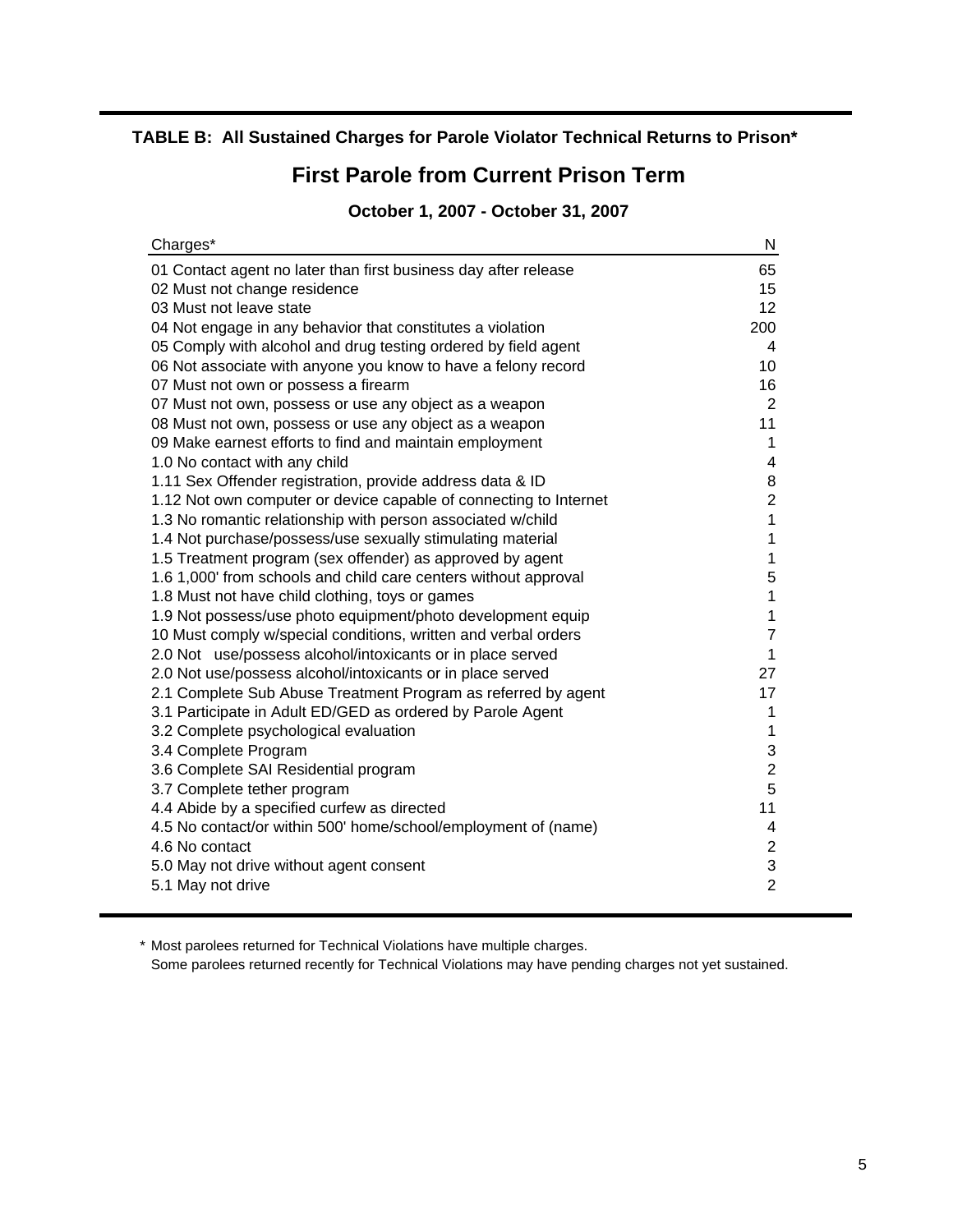### **TABLE B (cont.): All Sustained Charges for Parole Violator Technical Returns to Prison\***

# **Reparole from Current Prison Term**

### **October 1, 2007 - October 31, 2007**

| Charges*                                                                              | N              |
|---------------------------------------------------------------------------------------|----------------|
| 01 Contact agent no later than first business day after release                       | 21             |
| 02 Must not change residence                                                          | 7              |
| 03 Must not leave state                                                               | 5              |
| 04 Not engage in any behavior that constitutes a violation                            | 50             |
| 05 Comply with alcohol and drug testing ordered by field agent                        | 3              |
| 06 Not associate with anyone you know to have a felony record                         | 3              |
| 07 Must not own or possess a firearm                                                  | 3              |
| 08 Must not own, possess or use any object as a weapon                                | 1              |
| 1.0 No contact with any child                                                         | 4              |
| 1.11 Sex Offender registration, provide address data & ID                             | 1              |
| 1.12 Not own computer or device capable of connecting to Internet                     | 13             |
| 1.4 Not purchase/possess/use sexually stimulating material                            | 3              |
| 1.6 1,000' from schools and child care centers without approval                       | 3              |
| 1.7 1,000' from parks/public pool/playground/arcades                                  | $\overline{2}$ |
| 1.9 Not possess/use photo equipment/photo development equip                           | $\overline{2}$ |
| 10 Must comply w/special conditions, written and verbal orders                        | 3              |
| 2.0 Not use/possess alcohol/intoxicants or in place served                            | 9<br>3         |
| 2.1 Complete Sub Abuse Treatment Program as referred by agent<br>3.4 Complete Program | 4              |
| 3.7 Complete tether program                                                           | 7              |
| 3.8 Live in Corrections Center as ordered by Field Agent                              | 1              |
| 4.16 Obey all court orders                                                            | 1              |
| 4.3 Must reside at (location) when paroled                                            | 2              |
| 4.4 Abide by a specified curfew as directed                                           | 6              |
| 4.5 No contact/or within 500' home/school/employment of (name)                        | 3              |
| 5.1 May not drive                                                                     | 1              |
|                                                                                       |                |

\* Most parolees returned for Technical Violations have multiple charges.

Some parolees returned recently for Technical Violations may have pending charges not yet sustained.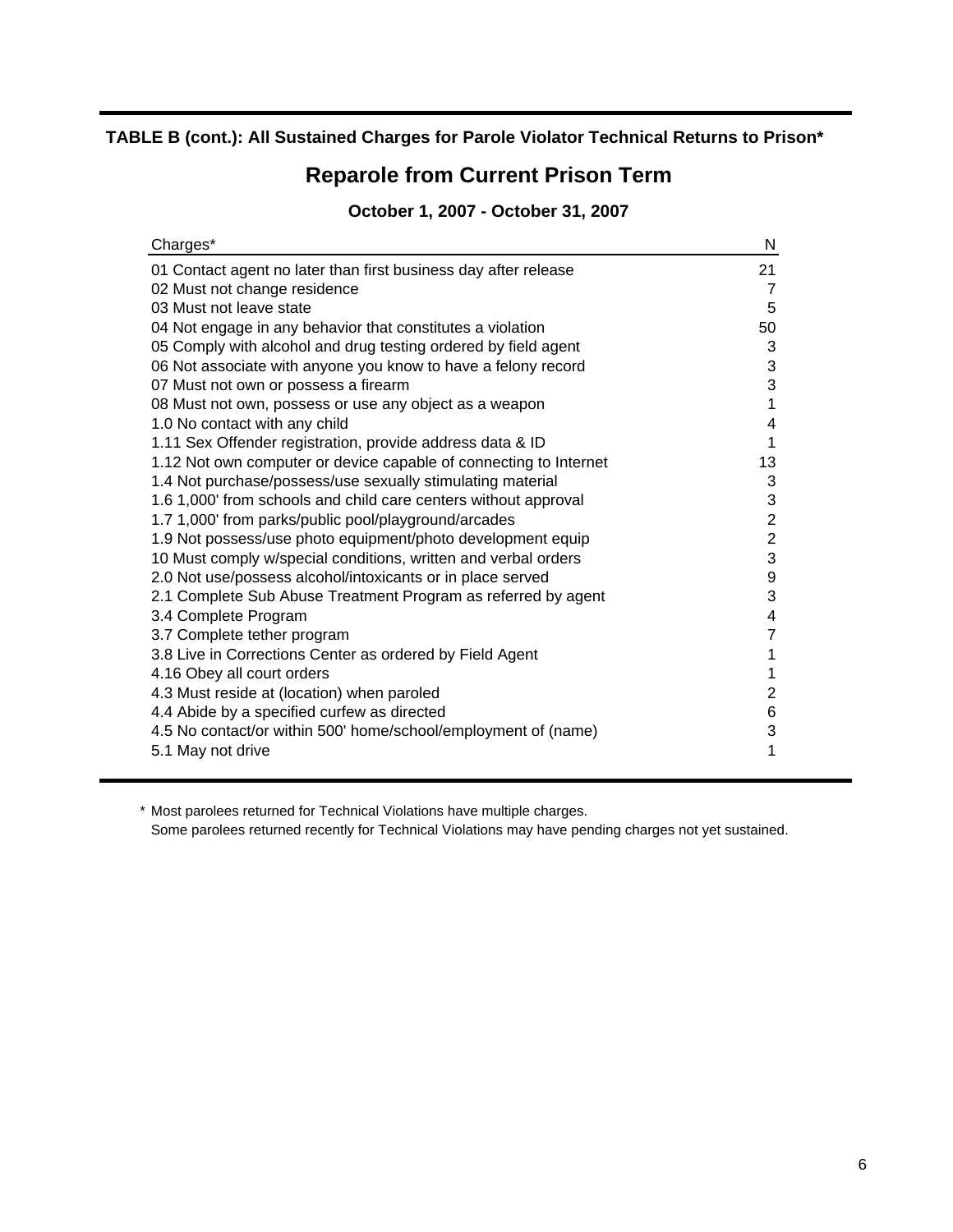# **TABLE C1: Probationers Committed to Prison by Commit Type By Academic Education Status at Time of Prison Admission October 1, 2007 - October 31, 2007**

|                                                                               | No GED         | At Least<br>GED     |
|-------------------------------------------------------------------------------|----------------|---------------------|
|                                                                               | or             | or                  |
| <b>Commitment Type</b>                                                        | Diploma        | Diploma             |
| <b>Probation Violator Technical</b><br><b>Probation Violator New Sentence</b> | 52.3%<br>58.2% | 47.7%<br>2<br>41.8% |

**\*** Reported academic education status for probation violators committed to prison is now based on data verified in the Offender Education Tracking System (OETS) rather than self-reporting at intake.

<sup>1</sup> Subject to pending verification of 6 cases

<sup>2</sup> Subject to pending verification of 6 cases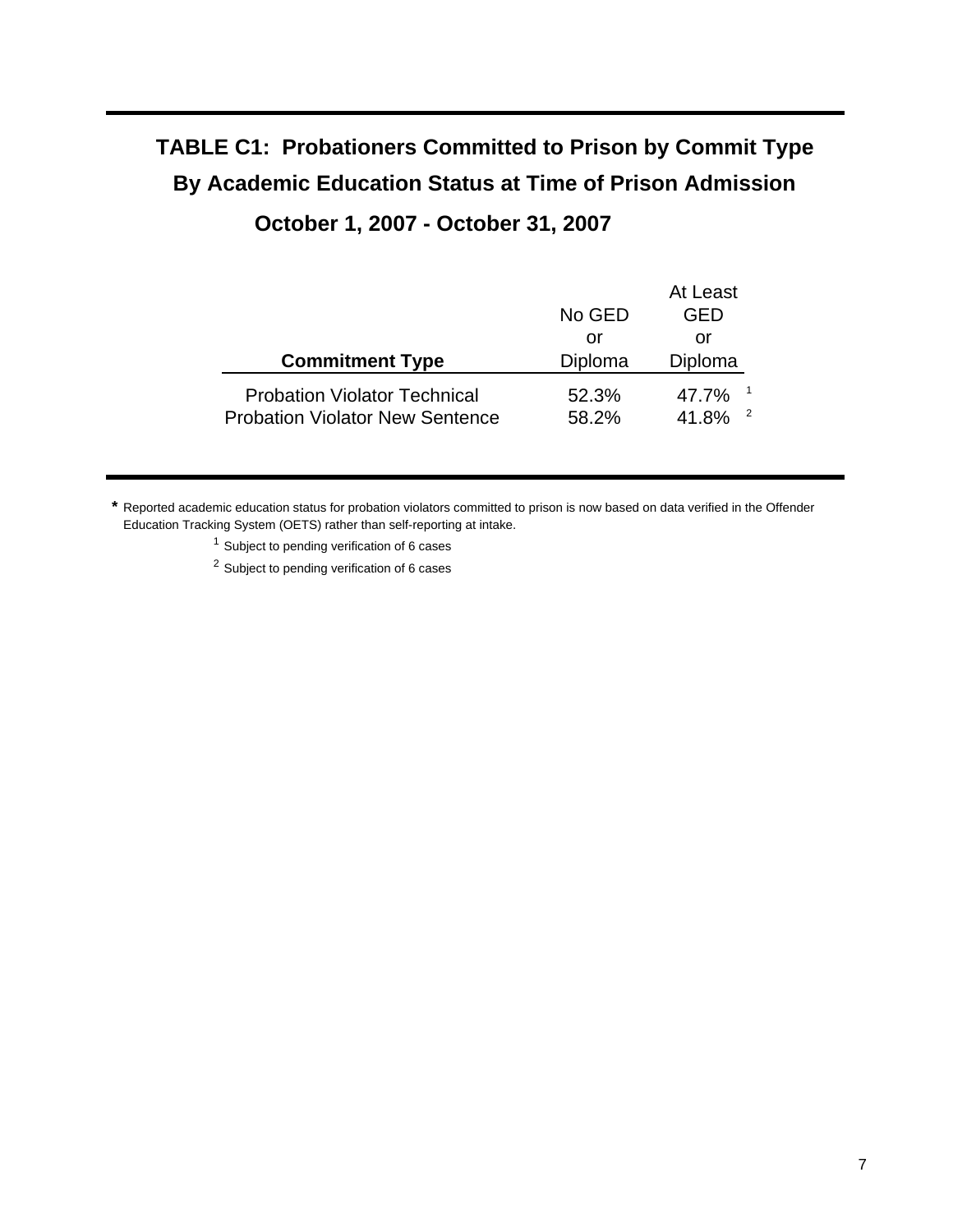## **TABLE C2: Academic Education Status of Parolees Returned to Prison by Return Type**

### **October 1, 2007 - October 31, 2007**

### **First Parole from Current Prison Term**

|                                                           |                         |                | <b>GED or Diploma</b>    |                                                           |              |
|-----------------------------------------------------------|-------------------------|----------------|--------------------------|-----------------------------------------------------------|--------------|
| <b>Return Type</b>                                        | Pending<br>Verification |                | <b>Before</b><br>Current | During<br>Current<br>None Prison Term Prison Term Paroled | After        |
| Parole Violator Technical<br>Parole Violator New Sentence | $0.0\%$<br>$0.0\%$      | 25.2%<br>25.2% | 16.0%<br>29.4%           | 55.4%<br>41.2%                                            | 3.4%<br>4.2% |

### **Reparole from Current Prison Term**

|                                                           |                         |                | <b>GED or Diploma</b>    |                                                   |                  |
|-----------------------------------------------------------|-------------------------|----------------|--------------------------|---------------------------------------------------|------------------|
| <b>Return Type</b>                                        | Pending<br>Verification |                | <b>Before</b><br>Current | During<br>Current<br>None Prison Term Prison Term | After<br>Paroled |
| Parole Violator Technical<br>Parole Violator New Sentence | $0.0\%$<br>$0.0\%$      | 31.1%<br>18.4% | 17.8%<br>34.7%           | 44.4%<br>44.9%                                    | 6.7%<br>2.0%     |

## **TABLE C3: Parolees Returned to Prison by Return Type Who Received Vocational Certificates in Prison Prior to Parole**

### **October 1, 2007 - October 31, 2007**

| <b>Parole Violator</b><br><b>Return Type</b> | <b>First</b><br><b>Parole</b> | Reparole |
|----------------------------------------------|-------------------------------|----------|
| Parole Violator Technical                    | 16                            |          |
| Parole Violator New Sentence                 | 18                            | 6        |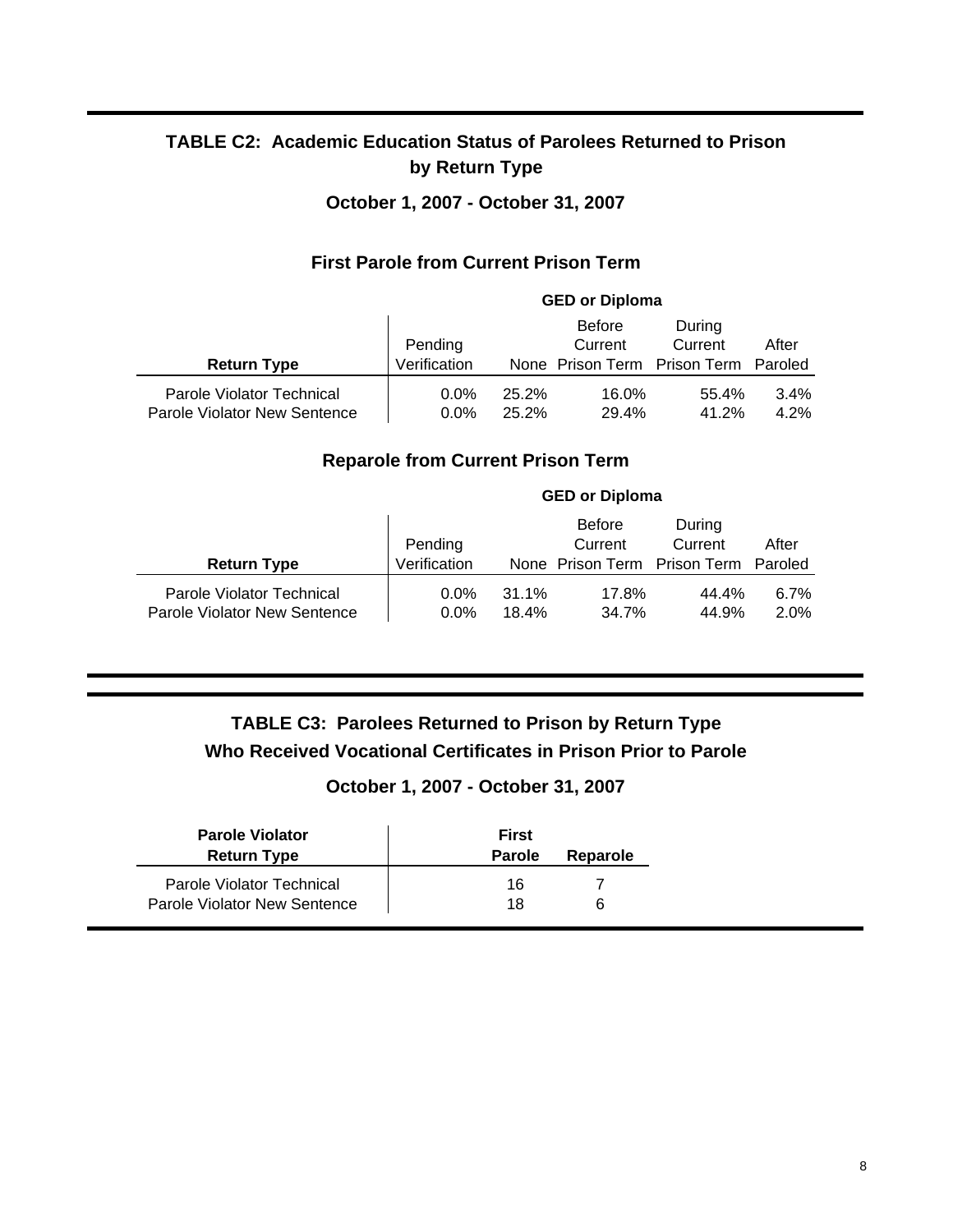# **TABLE D: Parolees Returned to Prison by Return Type By Whether Participated in the Michigan Prisoner ReEntry Initiative\* (MPRI)**

**October 1, 2007 - October 31, 2007**

|                                                                         |             | <b>Not</b>  |            |  |
|-------------------------------------------------------------------------|-------------|-------------|------------|--|
| <b>Return Type</b>                                                      | <b>MPRI</b> | <b>MPRI</b> | Total      |  |
| <b>Parole Violator Technical</b><br><b>Parole Violator New Sentence</b> | 25<br>22    | 94<br>121   | 119<br>143 |  |
| Total                                                                   | 4           | 215         | 262        |  |

### **First Parole from Current Prison Term**

# **Reparole from Current Prison Term**

| <b>Return Type</b>                                                      | <b>MPRI</b> | <b>Not</b><br><b>MPRI</b> | Total    |
|-------------------------------------------------------------------------|-------------|---------------------------|----------|
| <b>Parole Violator Technical</b><br><b>Parole Violator New Sentence</b> | 18<br>11    | 27<br>38                  | 45<br>49 |
| Total                                                                   | 29          | 65                        |          |

\* The number of parolees engaged in the MPRI is increasing as the initiative is gradually brought up to scale statewide.